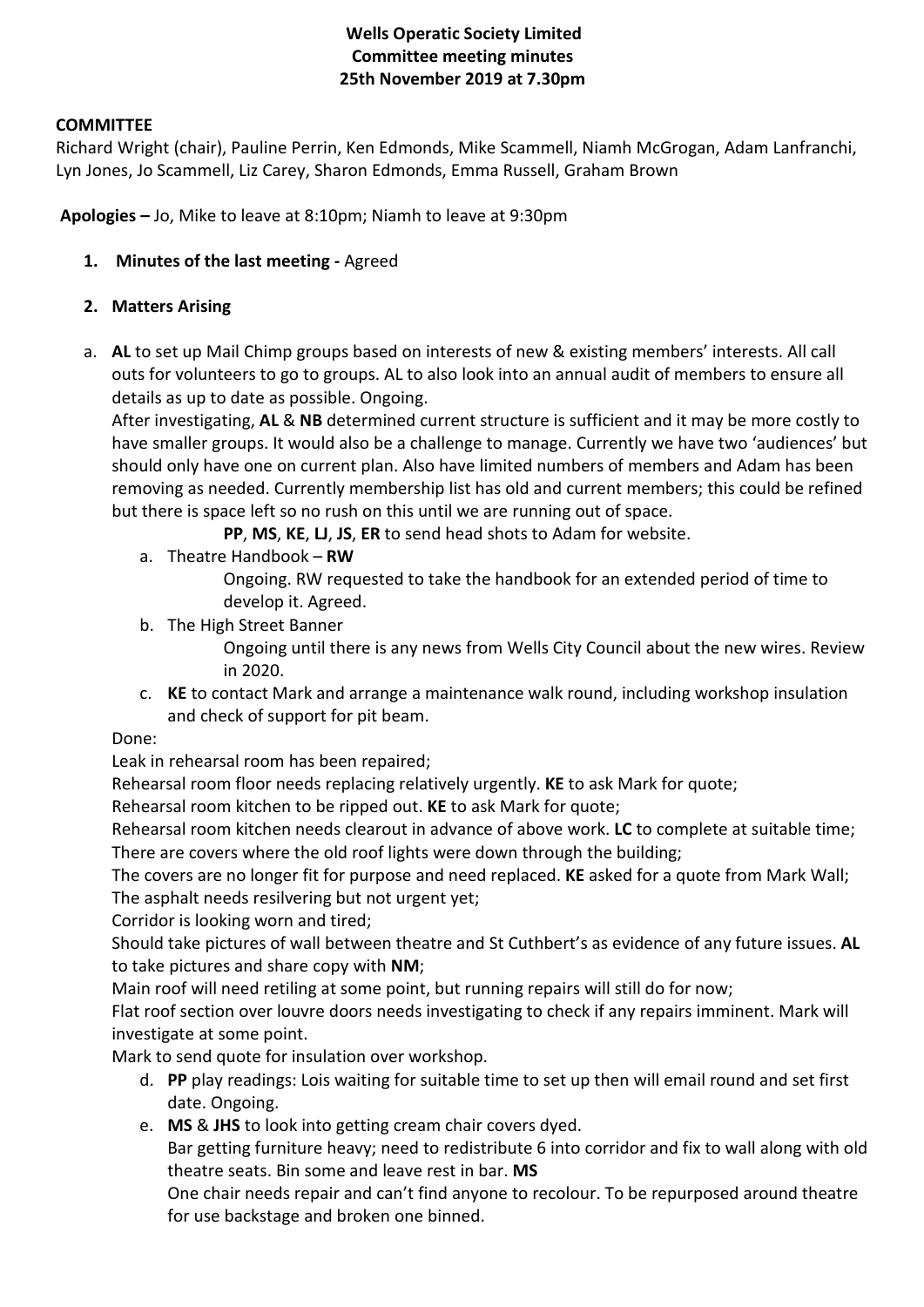#### **3. Correspondence**

Letter from patrons about notifications for those without email addresses. **LJ** to send box office notifications to patrons for future productions. Timing is more of an issue for March play due to smaller timescale. Producers to notify **LJ** when final ticket sale date agreed with Norman. **RW** to reply to patron letter.

BOVTS 03rd June *Far from the Maddening Crowd*. Done. **RW** to put out publicity materials to go into next programmes.

### **4. Treasurer's Report and Box Office**

Not fixed date for next AGM. March 20th agreed.

Sid Mitchelmore has sent donation of £1,000 from Glastonbury festival collection. Box Office has been closed until show date. Wheelchair seats have been released. Usher seats weren't saved; need to remember this for next time.

#### **5. Membership**

- a. New members
	- None.

b. Patrons leaflet. **LJ**

Ongoing

Maureen Brandon has passed away. To remain in programme as patron until end of year out of respect to her and her family.

- c. Theatre News / What's On sheet and Wells Community Facebook page **SE**
- d. Angelo Awards **NM** Ongoing

Greg (Somerset Man photographer) happy to photograph ceremony in return for ticket.

**GB** & **ER** to look into costing of 3D printing of awards. Too expensive.

**NM** to cost buffet meal at Wells Golf Club. Done. Buffet 2 agreed.

**NM** to inform members in January of awards evening and ask for suggested award categories and look into badge medals and certificates. Categories to be lighthearted and fun. Finish ceremony with Roy Bevan. Tickets to be £12 per head.

## **6. Publicity**

All in hand. Tickets are almost all gone so any extra publicity not needed.

## **7. Theatre Renovations**

a. PAT testing **GB**

New training CD to arrive in next fortnight. Ongoing

b. New sign for billboards. Simon Hegarty of Encore Electrics in Somerton. Is continuing with design and asked for permission before spending money on materials

Quote received. Agreed that is prohibitively expensive. **RW** to ask Neil Bishop to quote for electricity supply from workshop to wall sign as point of comparison. Agreed to start with wall sign and then review porch sign.

- c. Tree yellow line edge. Sign received and has gone up. Rocks/boulders to be used instead of lines; **AL** to look into sourcing boulders/posts. **AL** quote agreed - five concrete posts and necessary equipment to install.
	- Ongoing.
- d. The Buck Basket

BHF taking on 27th Nov. Wahey!

e. Heating System

#### Ongoing.

f. Painting the outside of the building.

Ongoing. Looking well and is getting the work done though hampered by the rain. Roof strut & perspex needs replacing so has quoted £195 to do this. Agreed. Will also repair workshop door and replace broken glass windows. Will need small scaffold to get into some places so will be unexpected charge.

All done and paid. Scaffolding invoice to come.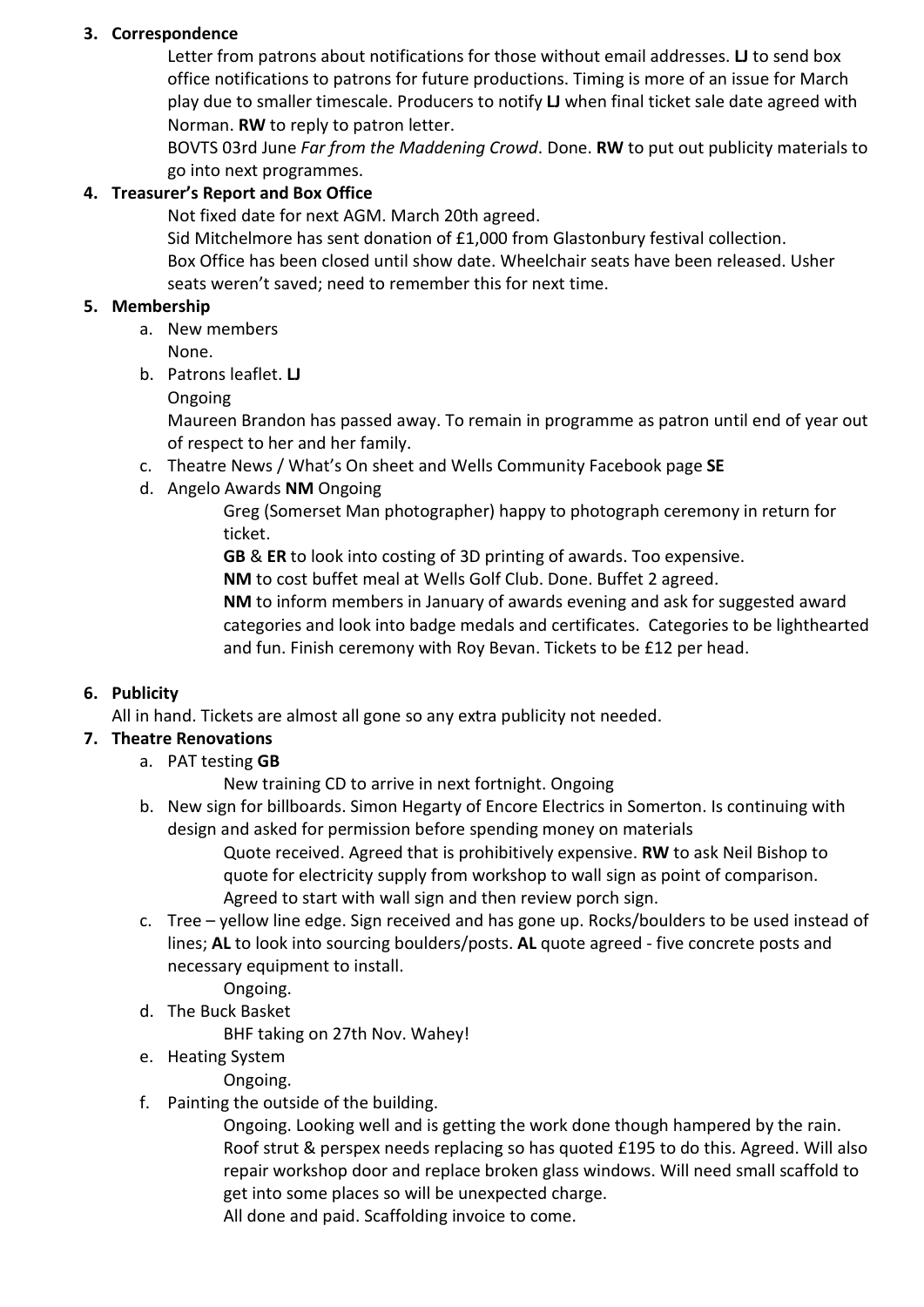- g. Charlie Watkins has asked if it might be possible to have some form of insulation above the ceiling in the workshop as it gets very cold in winter. There is space and currently no insulation as discovered by **AL, ER** and Nick Barlow when laying cables for the CCTV. **KE** to ask Mark Wall if he would be willing to do this and for a quote. Ongoing.
- h. Backstage video replay & monitors etc all need updated. **GB** to speak with Charlie. Ongoing.

#### **8. Productions/Hire**

- a. **Hires in Nov & Dec 2019.** See Bar Calendar for details. The person responsible is in bold
	- i. Small Steps x 2 **SE**
	- ii. Cosmo group **SE**
	- iii. Floral Arts **GB**
	- iv. Sustainable Wells **SB**
	- v. Cosmology group **SE**
- b. Wardrobe Mistress assistant suggested. **LC** volunteered; to contact Lou. **PP** to get wardrobe key copied. Done.
- **Dec 14th–21st 2019 - Wind in the Willows** by Fellowes, Drew and Styles

Director - **Kate Lynch**, Assistant Director – **N/A**, Producer **– Alisa Creaser**, MD – **Sheila Ross,** Choreography - **Tina Eyers**, SM – **Chris Spray,** Set Designer – **Mark Wall**, Lighting – **arranged by Kate Lynch**, Sound – **arranged by Kate Lynch**, Costumes - **NM** , Prompt – **Frieda Brown**, Props – **Penny Bonetti and Catriona Eagle**, Make up – **?**, Budget – **agreed** (agreed to set for a 'Spring Show'), Publicity - **KE**, Photos and programme – **AL and Emma Russell,** Children's chaperone **– Doreen Grant,** Ticket Price – **£10 & £12**, Rehearsal schedule –**agreed,** FoH manager – **Sally Trayhurn.** 

● **March 11th-14th 2020** – **Quartet** by Ronald Harwood

Director - **Jackie Watts**, Assistant Director – **?**, Producer **– Ken Edmonds**, SM – **Charlie Watkins,** Set Designer – **?**, Lighting – **Graham Brown**, Sound – **Rick Fitzsimmons**, Costumes - **?**, Prompt – **Frieda Brown**, Props – **?**, Make up – **?**, Budget – **agreed**, Publicity - **?**, Photos and programme – **?,** Ticket Price – **tba**, Rehearsal schedule –**?,** FoH manager – **?. Tickets go live on?**

● **May 4th-9th 2020** – **Big Fish by** John August/Andrew Lippa

Director – **Niamh McGrogan**, Producer **– Doreen Grant**, MD – **Sheila Ross,** Choreography – **Julie & Elisha Webster**, SM – **Mike Scammel & Sarah Galton,** Set Designer – **Niamh McGrogan**, Lighting – **Graham Brown**, Sound – **?**, Costumes – **Louise Sansam & Tess Banham**, Prompt – **Freda Brown**, Props – **Doreen Grant with help sourcing from Jo Scammell and Vicky Orman**, Make up – **?**, Budget – **agreed**, Publicity - **KE; NM liaising with Marie Curie,** Ticket Price – **£13 & £10**, Rehearsal schedule – **tba,** FoH manager – **Sally Trayhurn. Tickets go live on?**

● **Sept 15th - 19th 2020 – And Then There Were None** by Agatha Christie Director - **AL,** Dialect coach - **Lois Harbison**, Producer - **GB,** SM – **ER,** Set Designer – **AL, ER**, Lighting - **GB** and **?**, Sound - **Adrian Mitchell**, Costumes - **Louise Sansam**, Prompt - **Doreen Grant**, Props - **Lesley & Jo**, Make up - **Helen Makin**, Budget - **agreed**, Publicity - **KE**, Photos - **Greg Trezise**, Programme - **AL**, Ticket price - **£12 & £10**, Rehearsal schedule - **agreed**, FoH manager - **Sally Trayhurn**, **Tickets go live on?** AL offered 5th performance - committee agreed.

#### ● **Dec 2020 – Cinderella** by Vicky Orman

Director - **KE**, Producer - **Vicky Orman,** SM – **Charlie Watkins**Set Designer – **??,** Lighting - **Graham Brown,** Sound - **??**, Costumes - **??**, Prompt - **Frieda Brown,** Props - **??**, Make up - **??**, Budget - **tba**, Publicity - **??**, Photos - **??**, Programme - **??**, Ticket price - **??**, Rehearsal schedule - **??**, FoH manager - **??**, **Tickets go live on?**

**March 2021** – SE has found 'Blood on the Canvas' a one act play (title to follow) with two female characters and can either look for another or find another director to share duties with?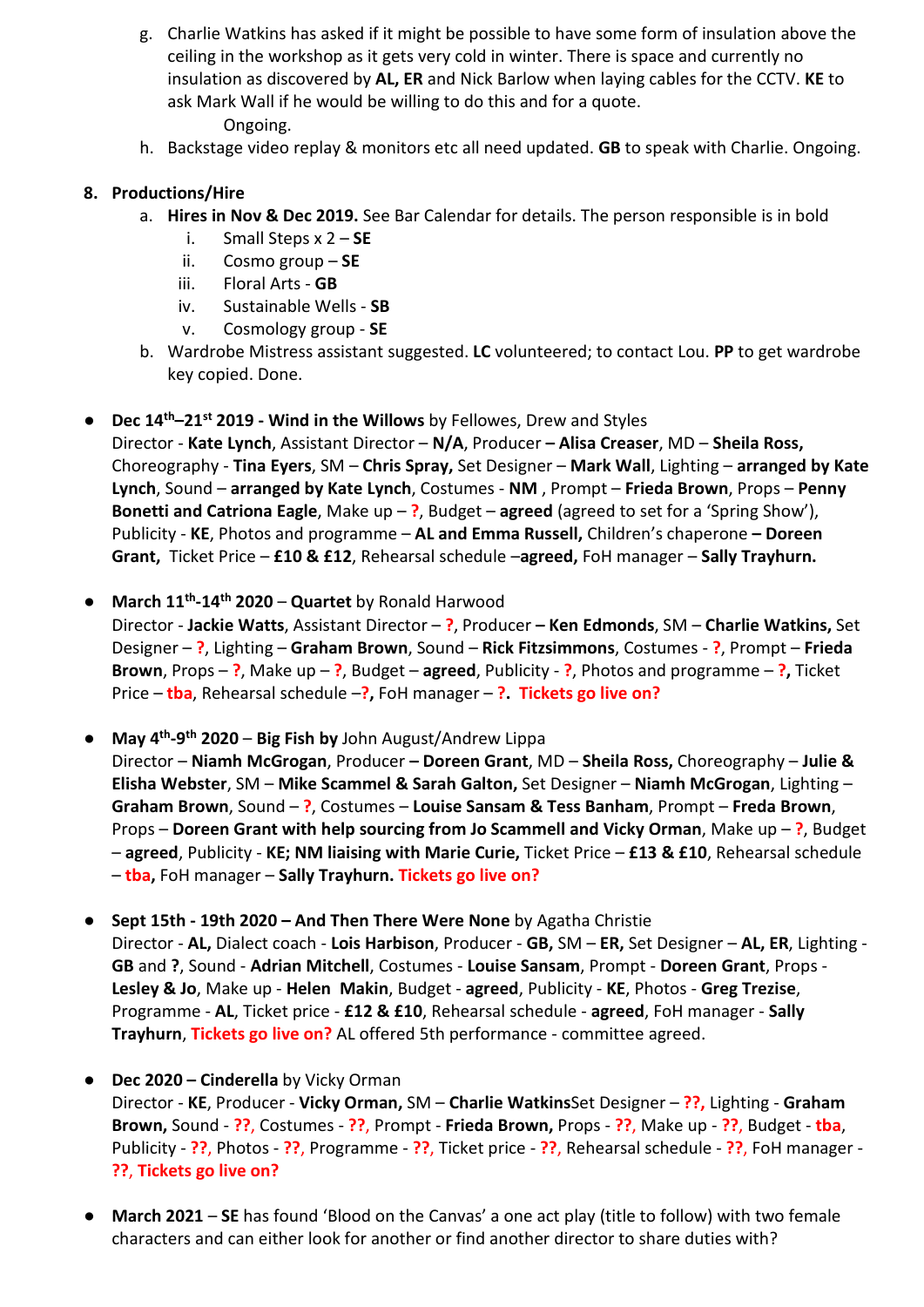## ● **May 4th-9th 2021 – 9 to 5 Music and Lyrics by Dolly Parton**

Director – **Niamh McGrogan**, Producer **– Doreen Grant**, MD – **Sheila Ross,** Choreography – **Eden Simpson**, SM – **Sarah Galton,** Set Designer – **?**, Lighting – **?**, Sound – **?**, Costumes – **Louise Sansam**, Prompt – **Freda Brown**, Props – **?**, Make up – **?**, Budget – **tba**, Publicity - **?**, Ticket Price – **tba**, Rehearsal schedule – **tba,** FoH manager – **Sally Trayhurn. Tickets go live on?**

#### ● **September 2021 - The Tempest by William Shakespeare**

Director **- Jon Sansam,** Producer - **??,** SM – **??,** Set Designer – **??,** Lighting - **??,** Sound - **??**, Costumes - **??**, Prompt - **??**, Props - **??**, Make up - **??**, Budget - **tba**, Publicity - **??**, Photos - **??**, Programme - **??**, Ticket price - **??**, Rehearsal schedule - **??**, FoH manager - **??**, **Tickets go live on?**

- **May 2022 -** AL would like to put on **Sweeney Todd**. Would like to reserve until Christmas 2020. Will need to confirm closer to the time but will give plenty of notice if not able to do it. Agreed.
- **September 2022 -** Nick Barlow would like to direct **Avenue Q.** Tentatively accepted.

### **9. Training**

Ongoing

### **10. Show Reviews**

Chickens very funny second time round. Mark given NODA badge and cups presented to theatre. **LC** saw Lion King in Bristol. Girls absolutely loved it. Was quite a spectacle, costumes were amazing. **AL & ER** Rocky Horror in Theatre Royal Plymouth. Brilliant, pretty much spot on throughout. Was like panto with audience. Discussed dressing up and didn't, but everyone else was in the most ridiculous costumes. Brilliant. Frank-N-Furter was excellent. Eddie was a bit flat. Wonderful. Mayfly at Strode Theatre slightly different but really good. Meaningful exploration of different ways to deal with grief. Grabbed audience from start and well done.

**PP** Hansard on screen great and well done.

Midsummer Night's Dream on screen. MND so rude with acrobats from ceiling using silks. Very good.

## **11. Any Other Business**

Producers' Handbook needs updating **RW**

Following up request from Sandra Marshall re Iris helping backstage for Willows **PP**

Backstage deemed not appropriate; Iris currently helping with props & costume. May be able to help Doreen with other children and/or Niamh with costume during show week - TBC with Doreen **PP**

Radio plays at Glastonbury FM. **KE** & **AL** update

Thank you to Chris Spray for donating a TV backstage; it looks brilliant. **RW** to email.

**GB** to talk to Angelo about new TV for upstairs dressing room.

**RW** Rex Steer presiding officer for elections asked to use two car parking spaces during election day. Agreed.

**RW** retiring next year so stepping down as chairperson. Committee should be identifying replacement. Connected to this is that **RW** is the only licensee. Recommended we should have another. Agreed to identify two people to become licensees - NM in the first instance. **RW** to find out information and send to Niamh.

**KE** stock for bar - does this include stock for rehearsal room etc for Willows? No - **KE** to stock bar, **RW** to organise & buy tea/coffee, crisps and soft drinks in rehearsal room. Sweets are on foyer & **RW** has ordered these.

**NM** updated on ongoing investigation into providing youth theatre group.

**RW** has offered to donate lighting and sound/PA system related kit to theatre. Committee gratefully accepted with thanks.

**NM** requested NYE party. Agreed.